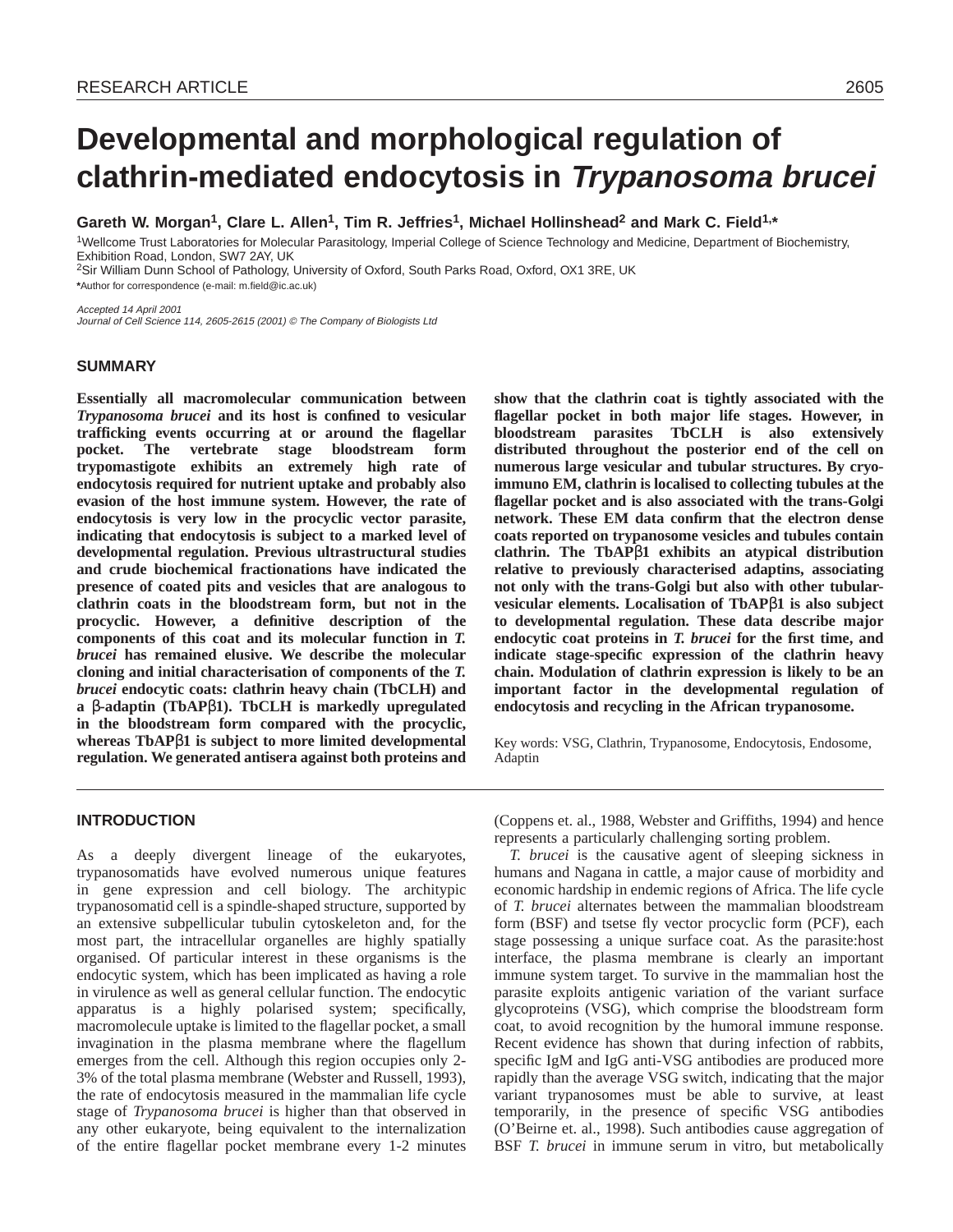active parasites disaggregate after continued incubation and remain fully infective. Disaggregation is dependent on normal endocytic activity and, critically, results in proteolysis of internalised immunoglobulin (O'Beirne et al., 1998), suggesting that the endocytic/exocytic cycle plays a role in removal of coat-associated anti-VSG antibodies from the parasite surface, contributing to parasite defence against the host.

Clathrin-mediated vesicular traffic is a major mechanism by which proteins and lipids are transported between membrane-bound organelles and is responsible for a large proportion of import from the plasma membrane (endocytosis) and transport from the trans-Golgi network (TGN) towards the endosomal system (reviewed by Kirchhausen, 2000). Clathrin may also be involved in carrying protein and lipid from the TGN to vacuoles and lysosomes (Hirst and Robinson, 1998). Cytoplasmic clathrin is a trimer (termed a triskelion) of three heavy chains of 190 kDa radiating from a central hub; each of the heavy chains binds a ~25 kDa light chain (Ungewickell and Branton, 1981; Crowther and Pearse, 1981; Kirchhausen and Harrison, 1981). When the triskelions associate with the membrane, they assemble into a planer lattice of hexagons (Crowther and Pearse, 1981). The conversion of this lattice to one of hexagons and pentagons provides the driving force for local deformation of the membrane and formation of clathrincoated pits and vesicles (Kirchhausen, 2000).

During the process of clathrin-coated vesicle formation, clathrin interacts with a network of protein partners in a coordinated manner. Adaptor proteins (APs) are involved in the recruitment of cargo, whereas others such as AP180, auxilin, amphiphysin, eps15 and epsin have regulatory functions (Kirchhausen, 1999). The most abundant proteins in the clathrin coat, after clathrin itself, are the heterotetrameric AP complexes, which are present at a ratio of about one per two triskelions. Several distinct, but closely related, classes of multimeric adaptors have been identified in mammals. The best characterised are the AP-1 complex specific for traffic from the TGN to the endosome and the AP-2 complex specific for traffic from the plasma membrane to the endosome. Each complex contains two large ~100 kDa subunits (β1- and γ-adaptin for AP-1, and β2 and  $α$ -adaptin for AP-2), a medium ~50 kDa subunit ( $\mu$ 1 or  $\mu$ 2) and a small ~20 kDa subunit ( $\sigma$ 1 or  $\sigma$ 2). Other adaptor protein complexes AP-3 (γ3, β3, µ3, σ3) found near endosomes (Dell'Angelica et al., 1997; Simpson et al., 1997) and AP-4 (ε,  $\beta$ 4,  $\mu$ 4,  $\sigma$ 4) found close to the TGN (Dell'Angelica et al., 1999; Hirst et al., 1999) have been identified but have not yet been unambiguously shown to associate with clathrin. The analogous subunit complexes are structurally related and probably fulfil similar functions; for example, the µ-subunits are involved in the recognition of tyrosine-based sorting signals (Heuser and Keen, 1988) and the β-subunits interact with cargo carrying the LL motif (Greenberg et al., 1997; Rapaport et al., 1998) and with clathrin heavy chain (Shih et al., 1995; Owen et al., 2000).

We have identified through database searches EST and whole genome shotgun sequences for several potential components of clathrin-coated vesicles in *T. brucei*. Here we report on two of these, TbAPβ1, a trypanosomal β-adaptin homologous to yeast β1-adaptin, and TbCLH, clathrin heavy chain. Both proteins exhibit differential localisation between life stages and the clathrin heavy chain is subject to marked upregulation in the BSF, suggesting clathrin expression levels correlate with the elevated endocytosis and recycling essential to the survival of the BSF parasite.

# **MATERIALS AND METHODS**

PCF and BSF cells, strain 427, were maintained in SDM79 and HMI9 media, respectively, as described (Field and Field, 1997).

#### **DNA cloning and manipulation**

The complete open reading frame of the *T. brucei* clathrin heavy chain gene, *TbCLH*, was derived from a combination of GSS end sequences from the *T. brucei* genome project and PCR fragments amplified from *T. brucei brucei* genomic DNA to fill in gaps in the contig. BLAST searching of the TIGR *T. brucei* genome project database (www.tigr.org/tdb/mdb/tbdb) identified nine sheared genomic DNA sequences and one BAC clone end sequence with homology to several known clathrin heavy chain genes (Fig. 1A). Based on these sequences the following primers were designed to generate PCR fragments to complete the open reading frame, TbCLH1: 5′ GGGGAATTCGCTGGCGCCCCTCTGTGAAC 3′; TbCLH2: 5′ GGGAAGCTTGAACCGCGCAAATAGCAGCAA 3′; TbCLH3: 5′ GGGAAGCTTGCGAAGGGCCAGATCAGC 3′; TbCLH5: 5′ GCC-ATACCTCGAATCCGCAC 3′; TbCHC6: 5′ GGCCTGCAGCCTGA-GTTTGACGCCTCG 3′ TbCLH7: 5′ GCCACCACACATCCGTAA-CAAATGG3′. The amplified fragments were subcloned using the PCR-Script Amp cloning kit (Stratagene, USA) and sequenced. The final sequences were assembled with the GSS sequences to complete the TbCLH open reading frame.

During a sequencing screen for components of the trypanosomal secretory pathway we isolated a partial cDNA identical to an EST fragment (GenBank accession no. AI881056) homologous to higher eukaryotic β-adaptins. This clone was used as a probe to screen a *T. brucei* λFIX genomic library by filter hybridisation to obtain the entire *TbAP*β*1* ORF.

#### **Northern blot hybridisation**

Total RNA was extracted from mid-logarithmic phase cultures of *T. brucei* PCF and BSF cells using TrizolReagent (Gibco Life Technologies Ltd, Paisley, UK). 20 µg of RNA was separated on a 1.2% agarose/formaldehyde gel and transferred to a Hybond-N nylon membrane (Amersham Life Science Ltd, UK). Hybridisation was performed in Church buffer and the filter was washed in 0.2× SSC/0.1% SDS at 65°C.

# **Antibody production**

Antiserum against TbAPβ1 peptide (residues 568-582, CVESTFSDAMTMGDL) was generated in rabbits and mice using standard procedures. TbCLH antiserum was generated against an expressed clathrin fragment (residues 1268-1465) amplified using the following primers TbCLHF1: 5′ CGGGATCCGATGCGGTTAAC-CATG 3′; TbCLHR1: 5′ CCCAAGCTTGGATTCGAGGTATGGT-ATGGCAGAATC 3′ which was subcloned into the pQE30 expression vector (Qiagen, Max-Volmer-Strabe, Hilgen) through a *Bam*HI site introduced the 5′ primer and a *Hind*III site in the 3′ primer. Antibodies were affinity purified on antigen immobilised on cyanogen bromide activated Sepharose 4B (Pharmacia, St Albans, UK).

#### **Immunofluorescence microscopy**

Cells were washed in 250 mM Hepes pH 7.5 and, applied to polylysine-coated slides and fixed in 4% paraformaldehyde (PFA) in 250 mM Hepes pH 7.5 for 10 minutes on ice, followed by 8% PFA-Hepes for 10 minutes on ice and then 40 minutes at room temperature. All further manipulations were performed at room temperature.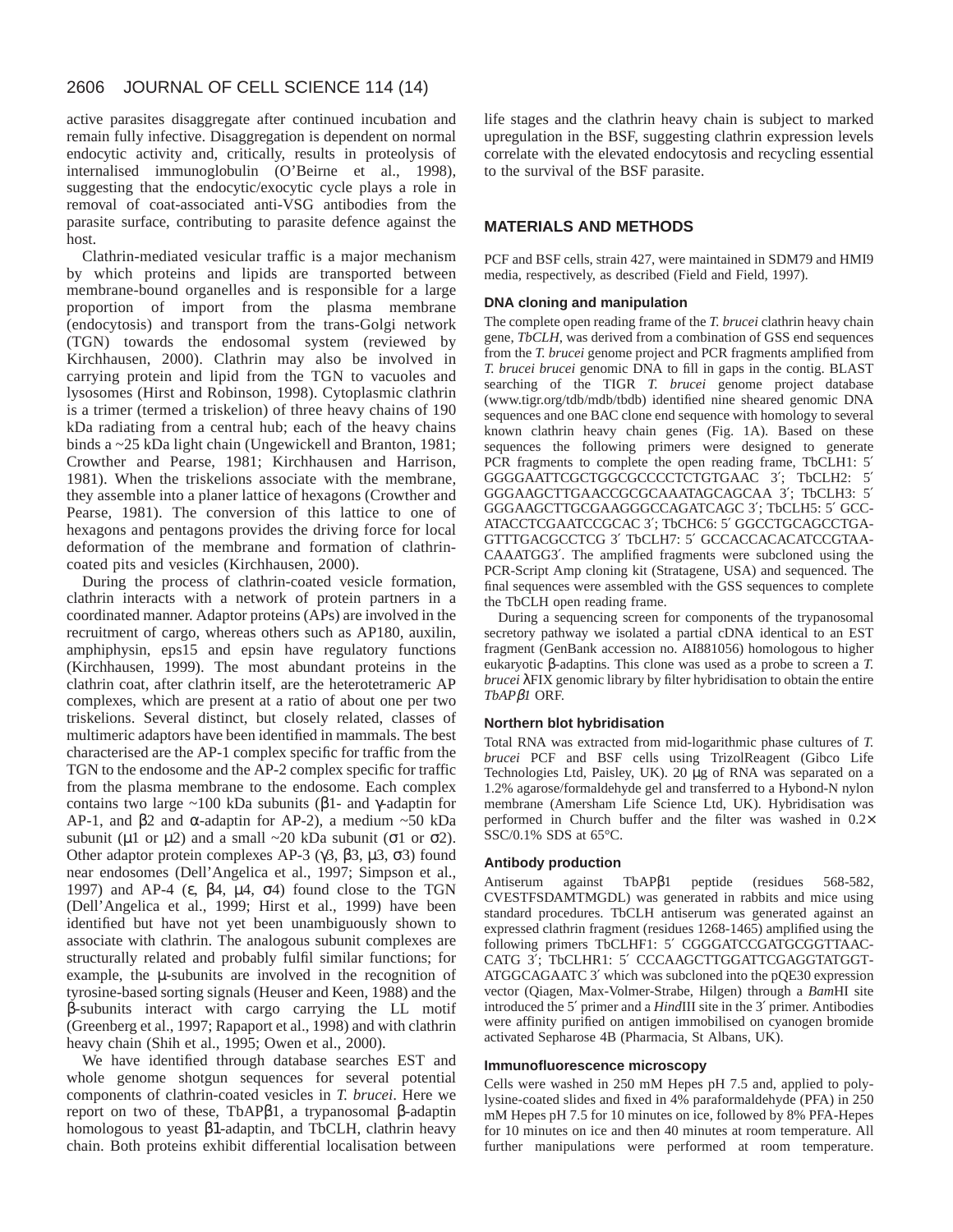**Fig. 1.** Sequence features of trypanosome clathrin and adaptin. (A) The clathrin heavy chain. Structural domains of *T. brucei* (TbCLH) are depicted as determined on the basis of similarity to human CLH1 (accession no. Q00610) and yeast CLH (accession no. P22137). GH, globular head; L, flexible linker; DA, distal arm; PA, proximal arm; LC, light chain binding region; TR, trimerisation region. Percentage identity/similarity to yeast CLH (Sc) and human CLH1 (Hs) are given below each domain. The relative locations of each sheared *T. brucei* genomic DNA sequence (obtained from the TIGR *T. brucei* genome sequencing project website: www.tigr.org/tdb/mdb/tbdb) and PCR fragments used to compile the complete TbCLH open reading frame are depicted below. Thin lines represent the locations of sheared genomic DNA end sequences and the broken line represents the end sequence of a BAC genomic DNA clone. Accession numbers are shown alongside each sequence. Thick lines represent the locations of the PCR fragments. (B) The β-adaptin/β-arrestin and light chain binding sites of TbCLH are conserved. The upper alignment of human, yeast and trypanosomal clathrin heavy chain shows the high degree of conservation within the β-adaptin and β-



**ScEnt ScAP180** 

arrestin binding site. The residues Q89, F91, K96 and K98 critical for arrestin binding by human clathrin heavy chain are conserved. The lower alignment shows the conservation of residues involved in light chain binding. Large arrows indicate residues involved in trimerisation and light chain binding; small arrows indicate residues preferentially involved in light chain binding. Identical residues are boxed, conservative mutations are shaded. (C) Schematic representation of the domain structure of human β1-adaptin and TbAPβ1. Higher eukaryotic β-adaptins

are comprised of a 60-70 kDa trunk domain separated from a 25-30 kDa appendage domain by a ~100 residue linker. The appendage domain is absent in the TbAPβ1 sequence. The binding sites for arrestins, clathrin heavy chain (CHC), AP180, epsin and eps15 in higher eukaryotic βadaptin are illustrated. Also shown is a putative clathrin binding box sequence in TbAPβ1. Trypanosomal and yeast β1-adaptins terminate with a sequence similar to clathrin binding sequences located in the hinge region of human β-adaptins (HuAPβ1,2,3) and the C-termini of a yeast epsin homologue (ScEnt) and yeast AP180 (ScAP180). The highly conserved leucine and aspartate residues are boxed.

Concanavalin A (ConA) uptake was performed by incubation of cells in serum-free medium supplemented with 5 µg/ml fluorescein ConA (Vector Laboratories, Burlingame, CA) at 4°C for 10 minutes before direct transfer to 37°C for 30 seconds or 1 minute. To follow receptor-mediated endocytosis, 10<sup>7</sup> BSF parasites/ml were incubated in serum-free media containing 50 ug/ml transferrin-Texas Red conjugate (Molecular Probes Inc., Eugene, OR) at 37°C for 30 minutes. For Golgi complex visualisation, BODIPY FL ceramide (Molecular Probes Inc.) was coupled to de-fatted bovine serum albumin (BSA) according to the manufacturer's instructions. Cells were incubated with the conjugated probe at 37°C before backextracting twice with serum-free medium supplemented with 1.8% de-fatted BSA. All cells were DNA stained with DAPI at 0.5 µg/ml. Cells were examined using a Nikon Microphot II epifluorescence microscope equipped with a CH350 Slow Scan CCD camera (Photometrics, Tuscon, AZ). Digital images were captured using IP Lab spectrum 3.1 (Scanalytics Inc., Fairfax, VA) software or with a Laser Scanning Microscope 510 (Zeiss, Oberkocken, Germany) and processed for printing using Adobe PhotoShop (Adobe Systems Inc., San Jose, CA).

#### **Western blots**

1×10<sup>7</sup> cells per lane were electrophoresed on 12% SDS polyacrylamide gels and blotted onto Hybond ECL nitrocellulose membrane (Amersham life Science Ltd, UK) by wet transfer. Filters were processed as described (Field and Field, 1997).

ENPNLIDI

#### **Yeast expression of HA epitope-tagged TbAP**β**1**

The full length *TbAP*β*1* gene was amplified by PCR from *T. brucei brucei* genomic DNA using the primers, TbBAD1: 5′ CCAAAT-GCATATGATGGAAGCGGTTCTTCGC 3′ and TbBAD2: 5′ GGGG-AATTCTCATGAAAACAAATCATCCAG 3′. The resulting 2.1 kb fragment was subcloned into the *Nde*I and *Eco*RI sites of the yeast expression vector pGADT7 (Clontech) in frame with the N-terminal haemagglutinin (HA) epitope tag. The resulting construct, pGADT7βAd, was transformed into the *Saccharomyces cerevisiae* strain GPY418 by the standard lithium acetate procedure. Wild-type yeast were propagated in YPD medium (1% Bacto-yeast extract, 2% Bacto-peptone and 2% Bacto-dextrose). Transformed cells were selected on plates containing SD medium lacking leucine (0.67% yeast nitrogen base, 2% dextrose (Clontech) supplemented with 20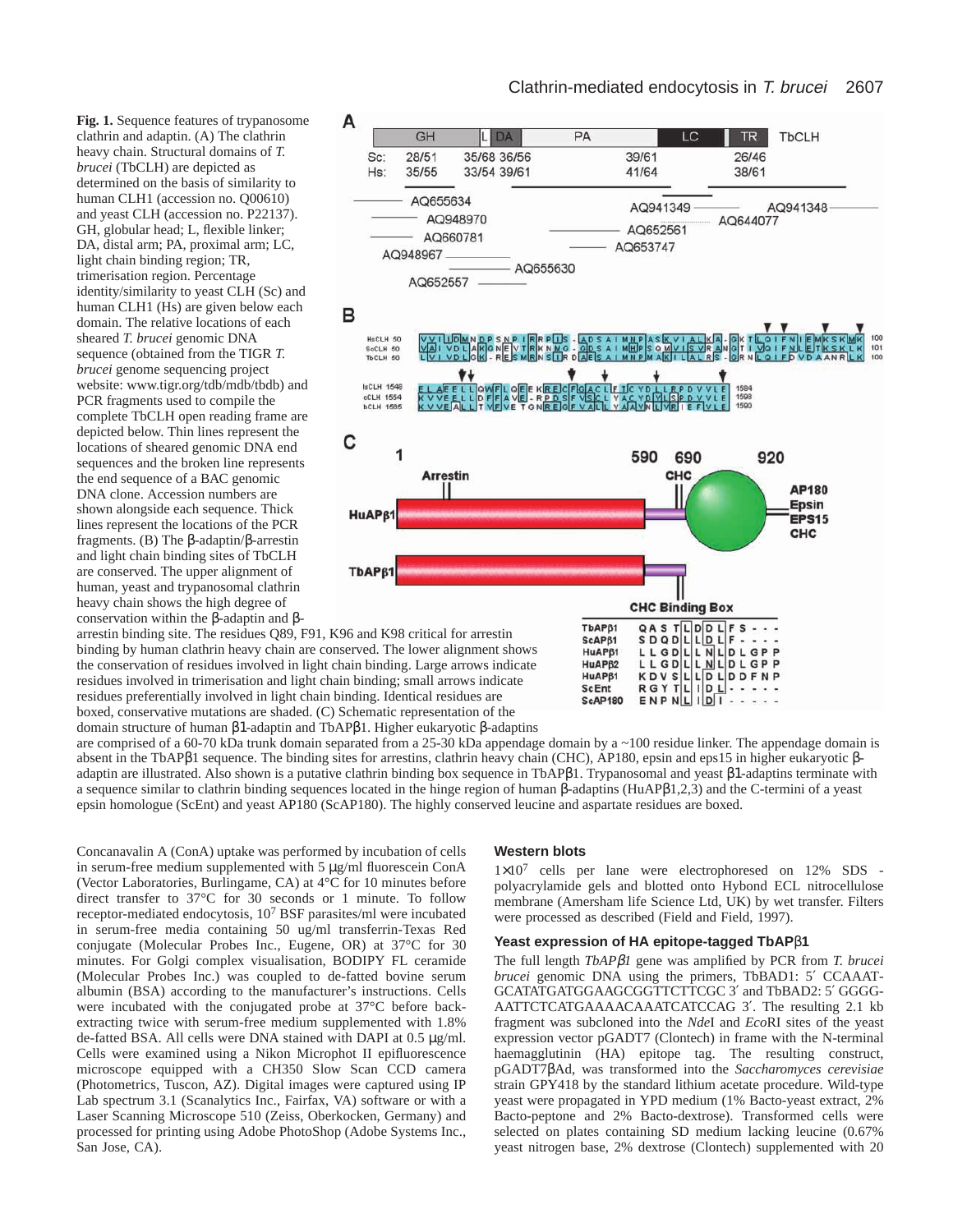µg/ml adenine, arginine, histidine, methionine, tryptophan and uracil, 30 µg/ml isoleucine, lysine and tryosine, 50 µg/ml phenylalanine, 150 µg/ml valine and 200 µg/ml threonine). Protein was extracted from wild-type and transformed yeast strains using the urea/SDS procedure.

#### **Electron microscopy**

For conventional electron microscopy, cells were fixed in 4% paraformaldehyde (PFA-250 mM Hepes; pH 7.4) on ice for 10 minutes followed by 8% PFA-Hepes on ice for 10 minutes and then for 50 minutes at room temperature, washed in PBS and postfixed in 1% osmium tetroxide-1.5% potassium ferrocyanide for 60 minutes at room temperature. The cells were washed in water, incubated in 0.5% magnesium-uranyl acetate overnight at 4°C, washed again in water, dehydrated in ethanol and embedded in Epon. Sections were collected onto grids and stained with lead citrate for contrast. For cryosectioning, cells were fixed in PFA as above, then frozen in 2.1 M sucrose and stored under liquid nitrogen. Thin sections of frozen cells were cut on a Reichert Ultra S microtome with FCS attachment. The sections were then incubated with the clathrin antibody, which was visualised using protein A-gold 6 nm conjugates. All sections were examined using an Omega 912 electron microscope (Zeiss).

#### **RESULTS**

## **Identification of the trypanosomal clathrin heavy chain and** β**1-adaptin genes**

By searching various *T. brucei* sequence databases, we identified partial sequences for numerous potential components of the trypanosomal clathrin-mediated transport system and associated adaptin complexes. These include sequences for two β, µ and σ adaptins, and one each of γ and δ adaptin (see Table 1). Blast analysis and alignments of the retrieved sequences indicate that the African trypanosome has at least two AP complexes. We also retrieved sequence corresponding to clathrin heavy and light chains. Given the depth of coverage of the *T. brucei* genome project sequence pool it is highly probable that the identified gene products represent the total AP complement, although the presence of additional sequences cannot be formally ruled out. Interestingly, the adaptin subunits identified constitute the correct complement to assemble two AP complexes, containing one  $\beta$ , a second heavy chain, and a  $\mu$  and  $\sigma$  chain each. Homology suggests that these subunits are likely to encode trypanosomal equivalents of the AP-1 and AP-3 complexes.

We decided to characterise the clathrin heavy chain and one of the β-adaptins. We obtained a full length sequence for the open reading frame of 5115 bp of the *T. brucei* clathrin heavy chain gene (GenBank accession no. AJ278858), encoding a protein of 1705 amino acids with a predicted molecular mass of  $\sim$ 191 kDa. TbCLH shares  $\sim$ 34% identity and  $\sim$ 56% similarity with yeast and ~38% identity and ~60% similarity with human clathrin heavy chains, respectively, with similar levels of homology throughout the entire protein (Fig. 1A). The trypanosomal heavy chain is slightly larger due to several small insertions. Whereas the sequence variation of other clathrins is limited to conservative replacements or infrequent gaps of usually less than three residues, TbCLH has a unique insertion of 10 residues in the knee region, between the proximal and distal rod-like domains.

During a screen for components of the trypanosomal secretory pathway we isolated a partial cDNA corresponding to an EST fragment (GenBank accession No. AI881056) homologous to higher eukaryotic β-adaptins. By screening a λ-FIX library with this fragment, we isolated genomic DNA containing full length coding sequence for *TbAP*β*1* (GenBank accession no. AF152173). The *TbAP*β*1* ORF is 2088 bp in length and encodes a protein of 696 amino acids with a predicted molecular mass of ~76 kDa. TbAPβ1 exhibits greatest homology (~36% identity, ~57% similarity) to higher eukaryotic β-adaptins of the AP1 and AP2 complexes, and  $~\sim$ 31% identity and  $~\sim$ 50% similarity to yeast β-adaptins.

To determine the closest homologues of TbCLH and TbAPβ1, phylogenetic reconstruction was performed using PAUP (phylogenetic analysis using parsimony; Swofford, 1998). By this analysis, TbCLH is most similar to yeast and plant clathrin heavy chains (Fig. 2A), consistent with current

**Fig. 2.** Conservation of the clathrin and adaptin from *T. brucei*. The evolutionary relationship of TbCLH and TbAPβ1 was analysed using PAUP. TbCLH is demonstrated to be most closely related to the heavy chain of *S. cerevisiae* (A) and TbAPβ1 is most homologous to *S. cerevisiae* β1 adaptin (B). Numbers represent the bootstrap percent confidence for various branch points and horizontal distances represent relative genetic distance. Vertical distances are for clarity only. The β-adaptin sequences used are: Human (*Hs*) APβ1, β2, β3, β4; Yeast (*Sc*) APβ1 (apl2p), β2 (apl1p), β3 (apl6p); *A. thaliana (At* APβ); and *T. brucei* β1 (*Tb* APβ1).

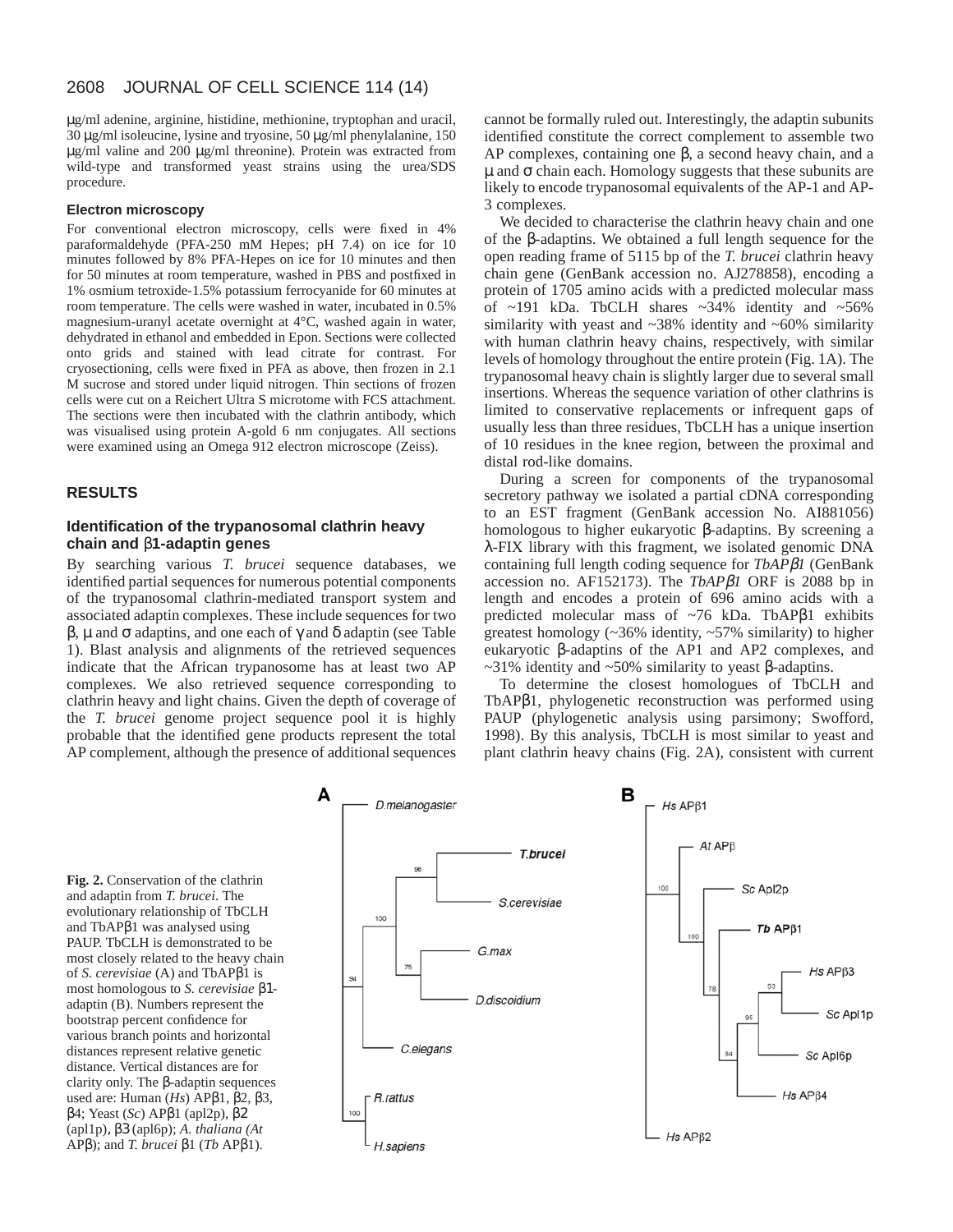**Table 1. Potential trypanosomal adaptor protein homologues**

| AP                 | GSS for potential trypanosomal homologues    |
|--------------------|----------------------------------------------|
| $\alpha$ -adaptin  | None                                         |
| $\beta$ 1-adaptin  | GATSS19TFC, GATTA95TF, GATMA03TF, GATGL57TV, |
|                    | GATBW80TV, GATUF10TF                         |
| $\beta$ -adaptin   | GATPS86TR                                    |
| $\gamma$ -adaptin  | GATLR30TF                                    |
| δ-adaptin          | GATNV22TR, GATMY80TR                         |
| $\mu$ 1-adaptin    | GATPY82TF, GATMG07TF, GATTK95TR, GATOM73TR   |
| $\mu$ 2-adaptin    | GATPS24TR, GATBT68TJ, GATGH51TV              |
| $\sigma$ 1-adaptin | GATLE56TR, GATY61TR                          |
| $\sigma$ 2-adaptin | GATAC40TPB                                   |
|                    |                                              |
|                    |                                              |

The TIGR *T. brucei* genome sequencing project website (www.tigr.org/tdb/ mdb/tbdb) was searched using *S. cerevisiae* adaptor protein homologues. Where corresponding sequences were identified it was possible to ascribe sequences to separate AP complexes.

views of eukaryotic evolution. The TbAPβ1 is most similar to yeast APβ1 (Apl2p) (Fig. 2B), suggesting involvement in transport from the TGN, but bootstrap values indicate that an assignment to any one adaptor complex cannot be made based on sequence homology alone. Southern blot analysis demonstrates that both *TbCLH* and *TbAP*β*1* are present as single copy genes per haploid genome (data not shown).

### **Amino acid sequence features of trypanosomal clathrin heavy chain and** β**1-adaptin**

The binding site for β-arrestin has been localised to the first 100 residues of higher eukaryotic clathrin heavy chain (Goodman et al., 1997) and site-directed mutagenesis implicates Q89, F91, K96 and K98 as critical residues. This domain in TbCLH is well conserved and the residues instrumental in β-arrestin binding are found to be invariant (Fig. 1B). Recently, clathrin was shown to interact with βadaptins through the same site that binds β-arrestins, a groove in the side of the terminal domain of the β-propeller (ter Harr et al., 1998; ter Harr et al., 2000). Although the residues for adaptin binding are conserved, molecular modelling of TbCLH on the crystal structure for the N-terminal domain of rat clathrin heavy chain predicts that the trypanosome protein will have a structure almost indistinguishable from the mammalian protein. This analysis also demonstrates that one of the insertions in TbCLH loops out into this binding groove suggesting there may be a small difference in interactions at this site, the significance of which is unclear at present (data not shown).

On the basis of in vitro mutagenesis analysis, it has been suggested that the light chain binding region extends into the trimerisation domain (Pishvaee et al., 1997), which is predicted to form an α-helix (ter Harr et al., 1998). In this model, residues that effect light chain binding without exhibiting strong effects on trimerisation fall along one face of the helix, enabling the light chain to regulate trimerisation and selfassembly (Pishvaee and Payne, 1998). Analysis of the TbCLH sequence supports this hypothesis, as these residues are highly conserved (Fig. 1B).

The TbAPβ1 sequence lacks the C-terminal globular appendage, or ear, present in higher eukaryotic β-adaptins (Fig. 1C). The appendage domain, which is also absent in yeast βadaptins, is involved in binding accessory proteins in higher



**Fig. 3.** Trypanosome clathrin and adaptin mRNAs developmentally regulated. Northern blot analysis of *TbCLH* and *TbAP*β*1* mRNAs. Total RNA from BSF and PCF cells was hybridised at high stringency with a trypanosomal clathrin heavy chain or β1-adaptin specific probe. Scale at the left represents relative size in kb; ethidium bromide stain of the ribosomal RNA region at the bottom indicates equivalence of loading.

eukaryotes (Owen et al., 2000). As shown in Fig. 1C, both the trypanosomal and yeast β1-adaptin (Apl2) terminate with sequences similar to the canonical clathrin binding box motif (LLpL−, where L denotes leucine, p, a polar residue and −, a negatively charged residue) found in β-arrestin, amphiphysin and the hinge region of other β-adaptins (Dell'Angelica et al., 1998; Kirchhausen, 2000). This sequence is also reminiscent of conserved C-terminal LIDΦ clathrin binding sequences (Φ denotes a hydrophobic residue) in yeast epsin and AP180 proteins (Wendland et al., 1999). Hence, the trypanosome appears to use the same set of peptide signals as higher eukaryotes, indicative of an ancient origin for this system.

# **The trypanosomal clathrin heavy chain is developmentally regulated**

Northern blot analysis of RNA from PCF and BSFs indicate that the *TbCLH* mRNA is present as a single transcript of  $~6$ kb, and is at least ten times more abundant in the BSF relative to PCF (Fig. 3). The *TbAP*β*1* mRNA is present as a transcript of ~2.2 kb and is approximately five times more abundant in the BSF relative to the PCF (Fig. 3), suggesting a more moderate level of developmental regulation than *TbCLH* mRNA.

To characterise the TbCLH and TbAPβ1 proteins, we produced affinity purified rabbit polyclonal antibodies. Anti-TbCLH serum was generated by expressing a portion of the distal leg and trimerisation domain in *Escherichia coli*, which was purified and used as immunogen. The purified antibodies exhibited strong reactivity against the recombinant antigen in induced *E. coli* lysates (Fig. 4A, left). To obtain antibodies against TbAPβ1, rabbits were immunised with a 15 amino acid oligopeptide (residues 568-582) corresponding to a sequence near the C-terminus of the predicted rod domain. We chose to use the peptide route as several attempts to express TbAPβ1 in *E. coli* were unsuccessful, and this region of the protein is predicted to be the least conserved between β-adaptin family members. The specificity of the anti-peptide antibodies was confirmed by probing *S. cerevisiae* that expressed HA-epitope-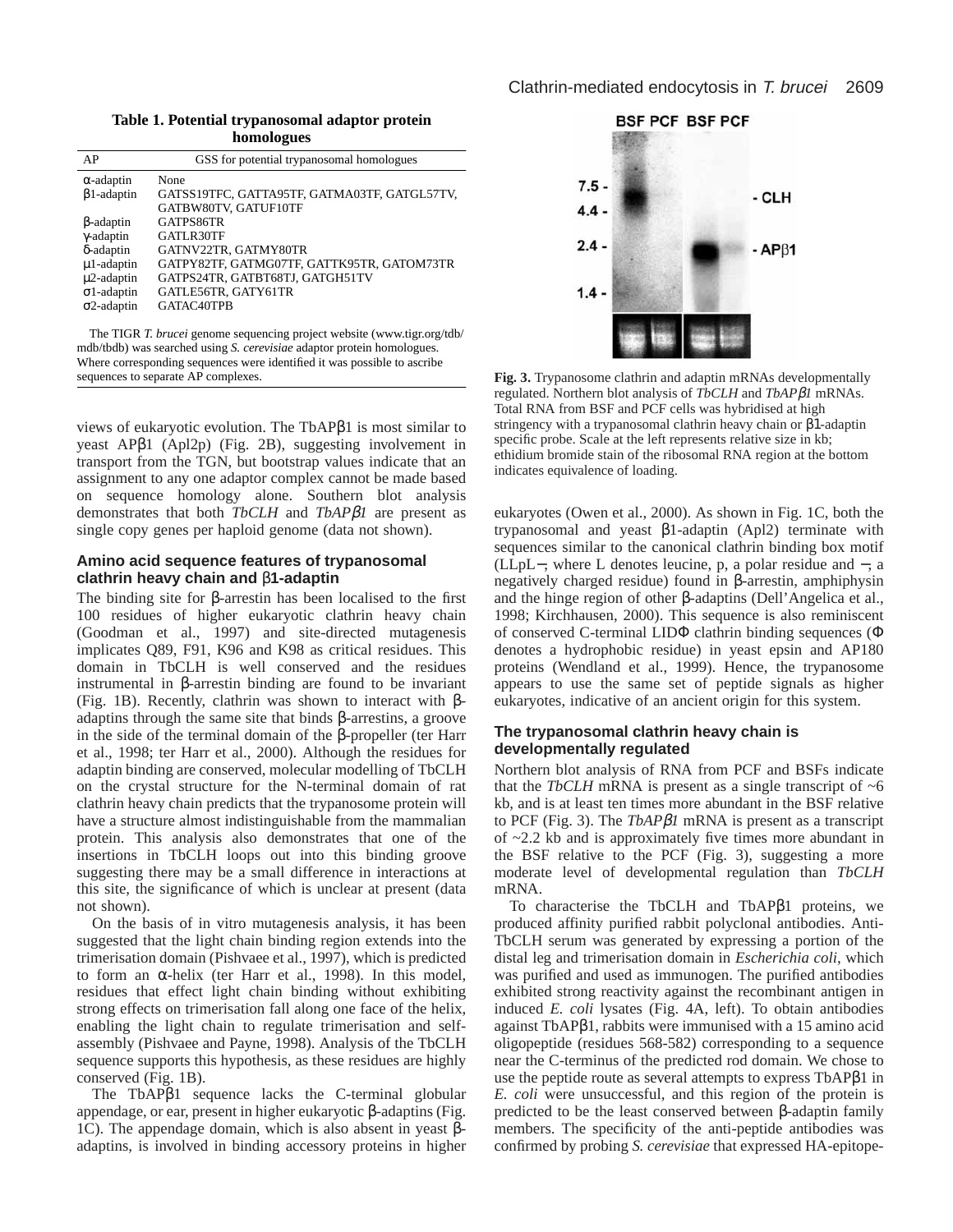**Fig. 4.** Developmental regulation of trypanosomal clathrin and adaptin expression at the protein level. Western blot analysis demonstrates developmental regulation of TbCLH protein. (A) Antibodies generated against a fragment of TbCLH (residues 1268- 1465) exhibit specific reactivity against the protein, as demonstrated by immunoprobing *E. coli* lysate expressing (+) or not expressing (−) a fragment of TbCLH (left). Immunoprobing of  $1\times10^7$ parasites with anti-TbCLH antibodies



demonstrates that the heavy chain is expressed at much higher levels in BSF than PCF cells (right). Trypanosomal binding protein (BiP) is used as a loading control. (B) Reactivity of the anti-peptide antibodies to TbAPβ1 was confirmed by immunoprobing yeast expressing TbAPβ1. Equal lysates (~2×10<sup>7</sup> cell equivalents) from untransformed or transformed *S. cerevisiae* strain GPY418 with pGADT7βAd were loaded per lane. The left and middle panels show yeast expressing (+) or not expressing (−) HA epitope-tagged TbAPβ1 probed with anti-TbAPβ1 antibody (left) or anti-HA antibody (middle). Immunoprobing trypanosomal BSF or PCF lysate with anti-TbAPβ1 antibodies demonstrate approximate equivalence in protein levels (right). Scale at the left represents molecular mass in kDa (A,B).

tagged TbAPβ1, where a band of  $~1$ 6 kDa was detected, corresponding to the predicted molecular weight of TbAPβ1 (Fig. 4B, middle, left). No reactivity with anti-TbAPβ1 antibodies was observed in lysates from yeast not expressing HA-TbAPβ1.

Northern data suggest a significant degree of developmental regulation for both TbAPβ1 and TbCLH, but due to the posttranscriptional nature of control of gene expression in

kinetoplastids, mRNA abundance is not always an accurate reflection of relative protein levels. Hence, to determine the expression level of TbCLH, we probed BSF and PCF cell lysates (Fig. 4A, right). The antiserum identified a single protein of ~190 kDa, highly expressed in BSF cells but barely detectable in PCF. Specificity was confirmed by pre-incubation of the antibody with recombinant CLH, which ablated immunoreactivity on the blot (data

**Fig. 5.** Localisation of TbCLH and TbAPβ1 in different life stages. The farleft panels show PCF cells (A,C) or BSF cells (B,D) probed with anti-TbCLH  $(A,B)$  or anti-TbAP $\beta$ 1 antibodies  $(C,D)$ . The centre-left panels show DAPI staining, and the centre-right panels show phase-contrast of the cells. The position of the antibody labelling relative to the nucleus and the kinetoplast is shown in the merged panels (far-right). In PCF, TbCLH is localised to discrete punctata between the nucleus and the kinetoplast but is widely distributed on large membraneous structures throughout the posterior end of the BSF. In the PCF, TbAPβ1 is present on several small peri-nuclear vesicles and reticular elements (C) but, by contrast, is concentrated in two large perinuclear structures in the BSF (D).

not shown). Equivalence of loading was confirmed by reprobing the filter with antibody against *T. brucei* BiP (Bangs et al., 1993), which is expressed about threefold more in BSF compared with PCF. TbAPβ1 affinity purified antibodies were also used to probe BSF and PCF lysates (Fig. 4B, right). This analysis demonstrated a near equivalent level of TbAPβ1 expression because a single band of the appropriate molecular mass (76 kDa) was detectable in both life stages with

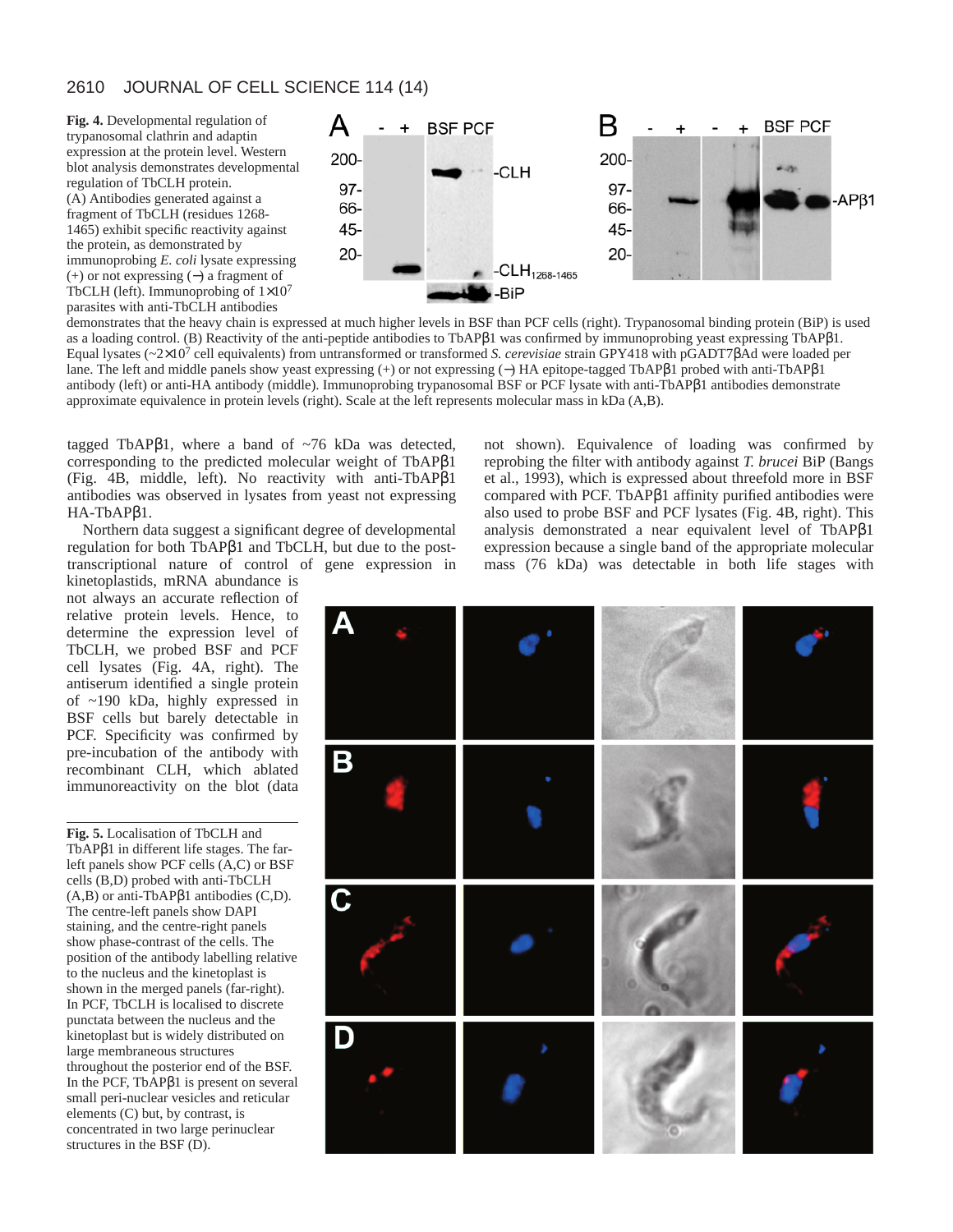approximately equal intensity, indicating that this protein is not subject to significant stage regulated expression. Constitutive TbAPβ1 expression contrasts with the developmental regulation of TbCLH, suggesting that, in *T. brucei*, not all clathrin-mediated transport steps are under developmental control.

### **Localisation of trypanosomal clathrin heavy chain and** β1**-adaptin**

To determine the subcellular localisations of TbCLH and TbAPβ1 the affinity purified antibodies were used in immunofluorescence analysis of BSF and PCF parasites following paraformaldehyde fixation (Fig. 5). The location of the nucleus and the kinetoplast (mitochondrial DNA) were revealed by DAPI staining. In PCF cells, the clathrin heavy chain is localised between the kinetoplast and the nucleus (Fig. 5A). This localisation is typical of flagellar pocket, endocytic and Golgi structures (Field et al., 2000). In the BSF, TbCLH is extensively distributed throughout the posterior of the cell and is present on numerous large vesicular or tubular structures (Fig. 5B), confirming the extensive upregulation observed by northern and western analysis.

In PCF cells, TbAPβ1 is largely localised to perinuclear

vesicles with a lesser amount being diffusely distributed in tubular structures throughout the cell (Fig. 5C). When BSF cells were examined, the distribution of TbAPβ1 was found to be dramatically different to that observed in the PCF and was predominantly localised to two large perinuclear structures in the posterior of the cell between the kinetoplast and the nucleus (Fig. 5D). The near equivalent level of TbAPβ1 immunofluorescence signals in the two life stages is consistent with the western data.

The Golgi complex plays a vital role in clathrin/adaptin-mediated anteriograde transport steps in higher eukaryotes, we therefore investigated the association of trypanosomal clathrin and adaptin protein with the membranes of this organelle. We used BODIPY ceramide to label the Golgi stacks (Field et al., 1998; Field et al., 2000) and observed that TbCLH was localised to elements juxtaposed to the Golgi complex in BSFs (Fig. 6A). Significantly, no complete colocalisation was observed. Association of

**Fig. 6.** TbCLH and TbAPβ1 closely associate with the Golgi complex, but are on distinct membranes. (A,B) BSF cells were stained with TbCLH (A, left) or TbAPβ1 (B, left), BODIPY-ceramide (middle), and DAPI (in all panels); the merged image is shown on the right. TbCLH is observed in structures juxtaposed to the Golgi complex, whereas the TbAPβ1 membranous structure nearest to the nucleus partially co-localises to the Golgi complex as seen in yellow in the merged image.  $(C,D)$  PCF  $(C)$  and BSF  $(D)$  cells labelled with rabbit anti-TbCLH (red) and mouse anti-TbAPβ1 (green) and examined by confocal microscopy. The merged image is shown on the right; the asterix indicates the position of the nucleus. In neither of these life stages is there significant coincidence.

# Clathrin-mediated endocytosis in T. brucei 2611

clathrin with vesicular and tubular elements, close to the Golgi complex was confirmed at the ultrastructural level by cryoimmunomicroscopy (see below). Counter-staining BSF cells with BODIPY ceramide and anti-TbAPβ1 demonstrated that the more anterior TbAPβ1-positive structure partially localises to the Golgi complex, most probably the trans face (Fig. 6B). Association of TbAPβ1 with the trans-Golgi complex and the virtual absence of this protein from the region of the flagellar pocket suggests that TbAPβ1 is probably an AP1β-adaptin orthologue. However, the differential distribution of the protein in BSF and PCF suggests that TbAPβ1 could be involved in more than one transport system. Co-staining PCF and BSF cells for TbCLH and TbAPβ1 demonstrated only partial colocalisation of these two proteins (Fig. 6C,D). Failure to detect significant colocalisation for clathrin and TbAPβ1 in the BSF is most likely a consequence of the large amount of clathrin involved in mediating the massive levels of endocytosis relative to a far smaller population of clathrin molecules associated with the Golgi, and localising with TbAPβ1.

By DAPI staining of the kinetoplast and nucleus, it is possible to position cells at particular points during the cell cycle (Woodward and Gull, 1990). The distribution of TbCLH

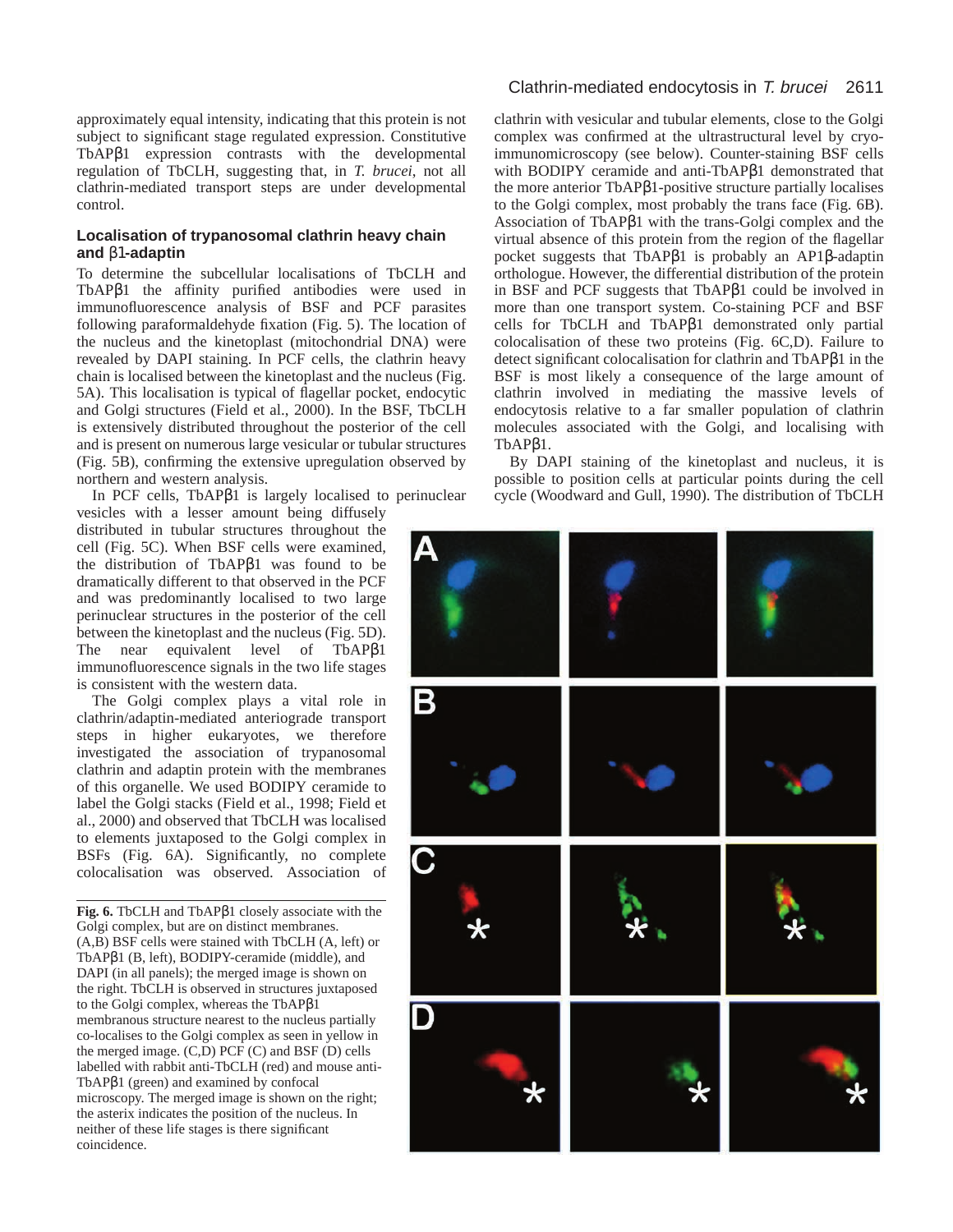**Fig. 7.** Differential localisation of TbCLH during the cell cycle. TbCLH is closely associated with the kinetoplast in the PCF and as the kinetoplast divides during mitosis, the pool of TbCLH is also observed to divide and separate with this structure. This behaviour is consistent with the vast majority of TbCLH being associated with membranes subtending the flagellar pocket. The distribution of TbCLH during the cell cycle in BSF is also shown; again TbCLH infills following kinetoplast division, but is less clear cut due to the extensive clathrin network in this life stage.

during the cell cycle of PCF and BSF cells is shown in Fig. 7. Overall expression levels of the protein do not alter significantly and the major features of individual structures remain, suggesting that there is no morphological alteration of the clathrin apparatus during mitosis. Throughout the PCF cell cycle TbCLH remains tightly associated with the kinetoplast but most significantly, when the kinetoplast initiates division, the

TbCLH structures are also seen to divide into two pools, both of which remain juxtaposed to the kinetoplast (Fig. 7). This behaviour is consistent with the highly coordinated fashion in which *T. brucei* replicates organelles, including those of the endomembrane system and the Golgi complex (Field et al., 1998; Field et al., 2000).

# **Clathrin heavy chain is associated with endocytic vesicles**

To demonstrate directly that TbCLH is involved in endocytosis in *T. brucei*, ConA was used as a marker for membrane bound ligands at the flagellar pocket and endocytic vesicles (Brickman et al., 1995). When bloodstream form parasites incubated with fluorescently labelled ConA at 4°C were warmed to 37°C for 30 seconds, most ConA is confined to the flagellar pocket, with a lesser amount present in adjacent vesicular structures (Fig. 8A). Under these conditions, there is little co-localisation of ConA with TbCLH, which underlies the flagellar pocket. Following a 1 minute incubation at 37°C, a greater fraction of ConA has internalised and there is increased co-localisation with TbCLH (Fig. 8B). To demonstrate more precisely the involvement of TbCLH in the process of receptor-mediated endocytosis, we analysed uptake of fluorescent transferrin, which is endocytosed by a GPIanchored heterodimeric receptor complex, ESAG6/7 (Steverding et al., 1994). In this case we observed almost complete colocalisation of transferrin with TbCLH (Fig. 8C). We conclude that TbCLH is indeed a component of endocytic vesicles and the greatest concentration of TbCLH is not on the flagellar pocket membrane but vesicular and tubular structures underlying it. Significantly, the TbCLH-containing structures receive endocytic traffic rapidly and hence represent true clathrin-coated vesicles. Interestingly, the presence of transferrin in clathrin-containing structures suggests that, in trypanosomes, GPI-anchored proteins can be endocytosed by a clathrin-dependent mechanism.

# **Ultrastructural localisation of TbCLH**

Previous workers have reported the presence of vesicular coats on membrane structures associated with the flagellar pocket region that have a clear similarity to the clathrin coats of higher eukaryotes (Webster and Shapiro, 1990). Analysis of PFA fixed



Epon-embedded BSF cells demonstrated the presence of clathrin-like coated vesicles and collecting tubules in the vicinity of the flagellar pocket indicated by the presence of an



**Fig. 8.** ConA and transferrin uptake demonstrate TbCLH is involved in endocytosis. BSF cells were pulsed with fluorescein-ConA for 30 seconds (A) or 1 minute (B), or with Texas Red-transferrin (C). The localisation of TbCLH is shown in the left panel, ConA or transferrin in the middle panel, and the merged image in the right panel. The position of the nucleus is shown by DAPI staining (blue) or marked by an asterix in C. After 1 minute, there is strong co-localisation between the lectin and TbCLH. There is a high degree of transferrin/TbCLH co-localisation, indicating that clathrin is present on structures receiving cargo targeted to endosomes by receptormediated endocytosis.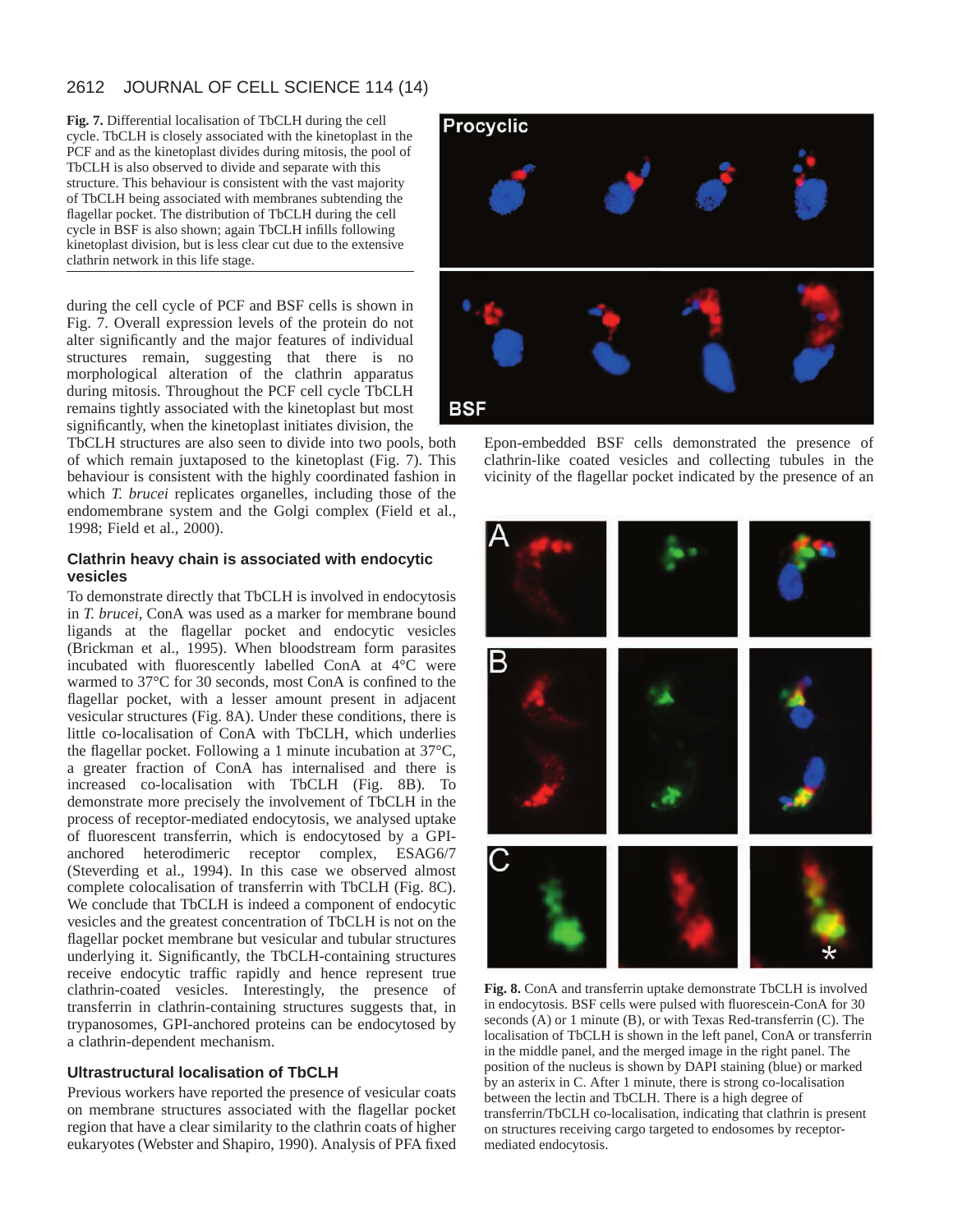**Fig. 9.** Ultra thin cryosections showing subcellular localisation of TbCLH. (A) Conventional Epon section showing clathrin-like coats on a vesicle (arrowheads) and a tubular profile (arrows). (B-D) Cryosections labelled with TbCLH followed by 6 nm protein A gold show clathrin in association with a tubular profile (B); on membranes and vesicles in a region between the Golgi and the flagellar pocket (C); and also TbCLH labelling of membranes and vesicles just below the plasma membrane (D). In C, the 6 nm gold particles originally used for increased resolution have been digitally enhanced using Adobe Illustrator by placing black circles corresponding to ~15nm diameter over the Gold particles. Bars, 100 nm, the position of the Golgi complex, endoplasmic reticulum (ER) and plasma membrane (PM) are indicated.

electron dense fibrillar coat (Fig. 9A). To further refine the localisation of TbCLH and to determine if these structures do indeed represent trypanosome clathrin, cryo-immunogold electron microscopy was performed using the TbCLH antibodies. The location of the gold particles confirmed that clathrin is indeed a component of the coat on the collecting tubules (Fig. 9B). In addition, TbCLH immunoreactivity is widely distributed amongst membrane structures in the posterior region of the cell, as demonstrated by the digitally enhanced gold particles shown in Fig. 9C. A minority of TbCLH is also associated with membranes

associated with the trans-Golgi face (Fig. 9C) and coated vesicles (Fig. 9D).

#### **DISCUSSION**

The existence of clathrin-mediated endocytosis in trypanosomatid parasites has been suggested previously by numerous ultrastructural and biochemical analysis. This is of wide significance, as the vast majority of cell surface proteins in *T. brucei* are GPI-anchored and evidence suggests that lipidanchored proteins may use clathrin-independent endocytic pathways. VSG protein has been observed in coated vesicles (100-150 nm diameter) and also in structures derived from the flagellar pocket (Webster and Shapiro, 1990). Coated vesicles have been isolated by cell fractionation and, significantly, the clathrin-like coat structures derived from BSF parasites were absent from equivalent vesicles obtained from the PCF stage of *T. brucei* and insect stages of *Leishmania* (Shapiro and Webster, 1989). Since the uptake of both fluid phase markers and other markers is much more efficient in the BSF than the PCF (Langreth and Balber, 1975), regulation of the clathrinlike coat components represents one possible mechanism for mediating the high levels of endocytosis observed in these parasites (Overath et al., 1997). Conversely, the absence of the clathrin-like coat in the PCF, in which receptor mediated endocytosis has recently been demonstrated to occur (Lui et al., 2000), may explain the much reduced endocytic rate in this life stage. Our data are in full agreement with this model and, furthermore, provide molecular evidence that the coat of trypanosome endocytic vesicles contains the clathrin heavy chain.



TbCLH is extremely highly conserved, as has been observed for other heavy chain sequences from yeast to humans, but the evolutionary distance between trypanosomes and higher eukaryotes is rather more significant. The high pressure to preserve the primary structure of the heavy chain is probably a reflection of the highly extended inter leg contacts required for assembly of the triskelions and the large number of interactions also required for cargo binding and the regulation of coat formation (Kirchhausen, 2000). The N-terminal domain of TbAPβ1 exhibits significant similarity to higher eukaryotic adaptins and is most homologous to yeast β1-adaptin. However, the appendage domain is absent indicating it is possible to efficiently form clathrin cages without this specialised binding platform for accessory proteins. TbAPβ1 is found to terminate with a sequence similar to the clathrin binding box motif.

Several components of the endo-membrane system of *T. brucei*, such as BiP and p67, are subject to a degree of developmental regulation, being more highly expressed in the BSF than the PCF (Bangs, 1998). The observation that TbCLH is subject to strong upregulation in the BSF, whereas the Golgiassociated TbAPβ1 is expressed at more equivalent levels, is consistent with the elevated endocytosis and recycling in the BSF. A high rate of endocytosis at the flagellar pocket is proposed to be the result of dependence on host nutrients, but may also play a vital role in immune evasion. Nutrient acquisition via receptor-mediated endocytosis is presumably also required in the PCF, but only the BSF has to face the mammalian host immune system (Overath et al., 1997; O'Beirne et al., 1998), and this may be a primary reason for elevated endocytic levels in BSFs.

Both TbCLH- and TbAPβ1-containing compartments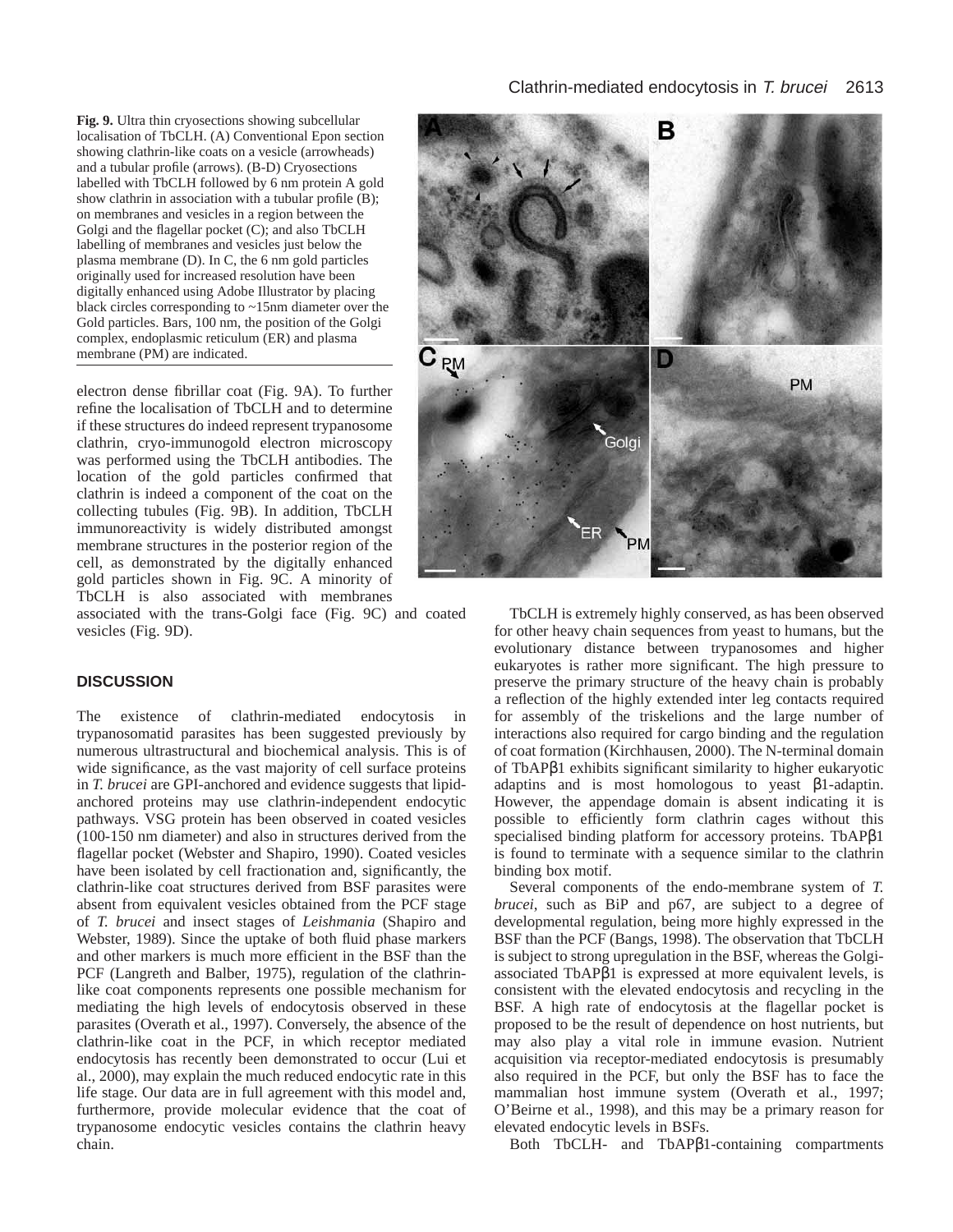exhibit dramatic morphological restructuring between life stages. In the PCF, TbCLH has a limited distribution, localising predominantly to the flagellar pocket, whereas in the BSF it is extensively distributed to large and numerous tubulo-vesicular structures throughout the cytoplasm. In the BSF, the trypanosomal clathrin heavy chain is involved in endocytosis at the flagellar pocket and is present on coated vesicles near to the TGN. We cannot rule out the possibility that the more limited PCF distribution is due, at least in part, to threshold effects, but the presence of significantly more bright foci in BSF immunofluorescence images compared with the PCF suggests that the BSF does indeed contain a more elaborate set of clathrin compartments.

The endocytic system of BSF trypanosomes has a characteristic morphology consisting not only of discrete vesicles but also of stacks of collecting tubules (Langreth and Balber, 1975; Brickman et al., 1995; Jeffries et al., 2001). By cryoimmuno-EM, the clathrin heavy chain is shown to be present on coated vesicles and highly extended tubules adjacent to the flagellar pocket, as well as structures associated with the TGN. These tubules have been proposed to be analogous to tubular endosomes and are the site of endocytosed material trapped at low temperatures (Brickman et. al., 1995). Clathrin has previously been found in peripheral endosomes (Sorkina et al., 1999), where it may be associated with AP-3. Whether the clathrin-coated tubules identified in this study are part of the endocytic apparatus or the endosomal network remains to be elucidated

The distribution of TbAPβ1 in PCF cells is observed to be atypical of previously studied β-adaptins. In the PCF it is concentrated in several small perinuclear vesicles and to a lesser degree in reticular structures reminiscent of the ER (Bangs et al., 1993). In the BSF, TbAPβ1 is redistributed to two large membranous structures adjacent to the nucleus on the posterior side and there is reduced visible reticular staining. The structure nearest to the nucleus partially localises to the Golgi complex. There is only partial colocalisation of TbCLH and TbAPβ1, suggesting that adaptin is not associated with the majority of the clathrin involved in endocytosis and is most likely associated with the TGN. This localisation and phylogenetic data indicate that the adaptin studied here is most likely to be a component of the AP-1 complex. In mammals, AP-1 has been localised to early/recycling endosomes (Futter et al., 1998), which may account for some of the peripheral staining observed with the anti-TbAPβ1 antibodies. However, we cannot formally rule out the possibility that TbAPβ1 is a component of the TGN-associated AP3 complex. The trypanosomal database contains partial sequences for at least one other trypanosomal β-adaptin and sufficient AP subunits to form two distinct full AP complexes. It is noteworthy that it is not possible to clearly define sequences for three adaptor complexes as observed in other eukaryotes and there are no sequences for the large  $\alpha$  subunit of the AP2 complex currently in the databases.

Phylogenetic analysis of major components of the eukaryotic heterotetrameric transport coat proteins indicates that they have evolved through gene duplication of a common heterodimer ancestor (Schledzewski et al., 1999). Gene duplication has also been demonstrated to be a mechanism for elaboration of other components of the secretory pathway (Field and Field, 1997). The most recent gene duplication of

the heterotetrameric transport coat proteins was that giving rise to the AP1 and AP2 complexes and from current *T. brucei* genome sequence data, only two AP complexes are discernible in this divergent eukaryote. Further work is required to assign the *T. brucei* AP complexes as orthologues of the mammalian complexes.

We thank James Bangs for anti-BiP antibodies. This work was supported by Program Grant funding from the Wellcome Trust (to M.C.F.); T.R.J. is supported by a BBSRC studentship. We thank members of the Field lab, Smith lab, C. Hopkins and R. Woscholski for helpful discussions and comments on the manuscript.

### **REFERENCES**

- **Bangs, J. D., Uyetake, L., Brickman, M. J., Balber, A. E. and Boothroyd, J. C.** (1993). Molecular cloning and cellular localisation of a BiP homologue in *Trypanosoma brucei.* Divergent ER retention signals. *J. Cell Sci.* **105**, 1101-1113.
- Bangs, J. D. (1998). Surface coats and secretory trafficking in African trypanosomes. *Curr. Opin. Microbiol.* **1**, 448-454.
- Brickman, M. J., Cook, J. M. and Balber, A. E. (1995). Low temperature reversibly inhibits transport from tubular endosomes to a perinuclear, acidic compartment. *J. Cell Sci.* **108**, 3611-3621.
- **Coppens, I., Baudhuin, P., Opperdoes, F. R. and Courtoy, F. J.** (1988). Receptors for the host low density lipoproteins on the hemoflagellate *Trypanosoma brucei*: Purification and involvement in the growth of the parasite. *Proc. Natl. Acad. Sci. USA* **85**, 6753-6757.
- **Crowther, R. A. and Pearse, B. M.** (1981). Assembly and packing of clathrin into coats. *J. Cell Biol.* **91**, 790-797.
- **Dell'Angelica, E. C., Ohno, H., Ooi, C. E., Rabinovich, E., Roche, K. W. and Bonicino, J. S.** (1997). AP-3: an adaptor-like protein complex with ubiquitous expression. *EMBO J*. **16,** 917-928.
- **Dell'Angelica, E., Klumperman, J., Stoorvogel, W. and Bonifacino, J.** (1998). Association of the AP-3 adaptor complex with clathrin. *Science* **280**, 431-434.
- **Dell'Angelica, E. C., Mullins, C. and Bonifacino, J. S.** (1999). AP-4, a novel protein complex related to clathrin adaptors. *J. Biol. Chem.* **274**, 7278-7285.
- Field, H. and Field, M. C. (1997) Tandem duplication of Rab genes followed by sequence divergence and acquisition of distinct functions in *Trypanosoma brucei*. *J. Biol. Chem*. **272**, 10498-10505.
- Field, H., Farjah, M., Pal, A., Gull, K. and Field, M. C. (1998). Complexity of trypanosomatid endocytosis pathways revealed by Rab4 and Rab5 isoforms in Trypanosoma brucei. *J. Biol. Chem.* **273**, 32102-32110.
- Field, H., Sherwin, T., Smith, A., Gull, K. and Field, M. C. (2000). Cellcycle and developmental regulation of TbRAB31 localisation, a GTP-locked Rab protein from *Trypanosoma brucei*. *Mol. Biochem. Parasitol*. **106**, 21- 35.
- **Futter, C. E., Gibson, A., Allchin, E. H., Maxwell, S., Ruddock, L. J., Odorizzi, G., Domingo, D., Trowbridge, I. S. and Hopkins, C. R.** (1998). In polarized MDCK cells basolateral vesicles arise from clathringamma-adaptin-coated domains on endosomal tubules. *J. Cell Biol.* **141**, 611-623.
- **Goodman, O. B., Jr, Krupnick, J. G., Gurevich, V. V., Benovic, J. L. and Keen, J. H.** (1997). Arrestin/clathrin interaction. Localization of the arrestin binding locus to the clathrin terminal domain. *J. Biol. Chem.* **272**, 15017- 15022.
- **Greenberg, M. E., Bronson, S., Lock, M., Neumann, M., Pavlakis, G. N. and Skowronski, J.** (1997). Co-localization of HIV-1 Nef with the AP-2 adaptor protein complex correlates with Nef-induced CD4 down-regulation. *EMBO J*. **16**, 6964-6976.
- Heuser, J. E. and Keen, J. (1988). Deep-etch visualisation of proteins involved in clathrin assembly. *J. Cell Biol.* **107**, 877-886.
- **Hirst, J., Bright, N. A., Rous, B. and Robinson, M. S.** (1999). Characterization of a fourth adaptor-related protein complex. *Mol. Biol. Cell* **10**, 2787-2802.
- **Hirst, J. and Robinson, M. S.** (1998). Clathrin and adaptors. *Biochim. Biophys. Acta*, **1404**, 173-193.
- Jeffries, T. R., Morgan, G. W. and Field, M. C. (2001). A developmentally